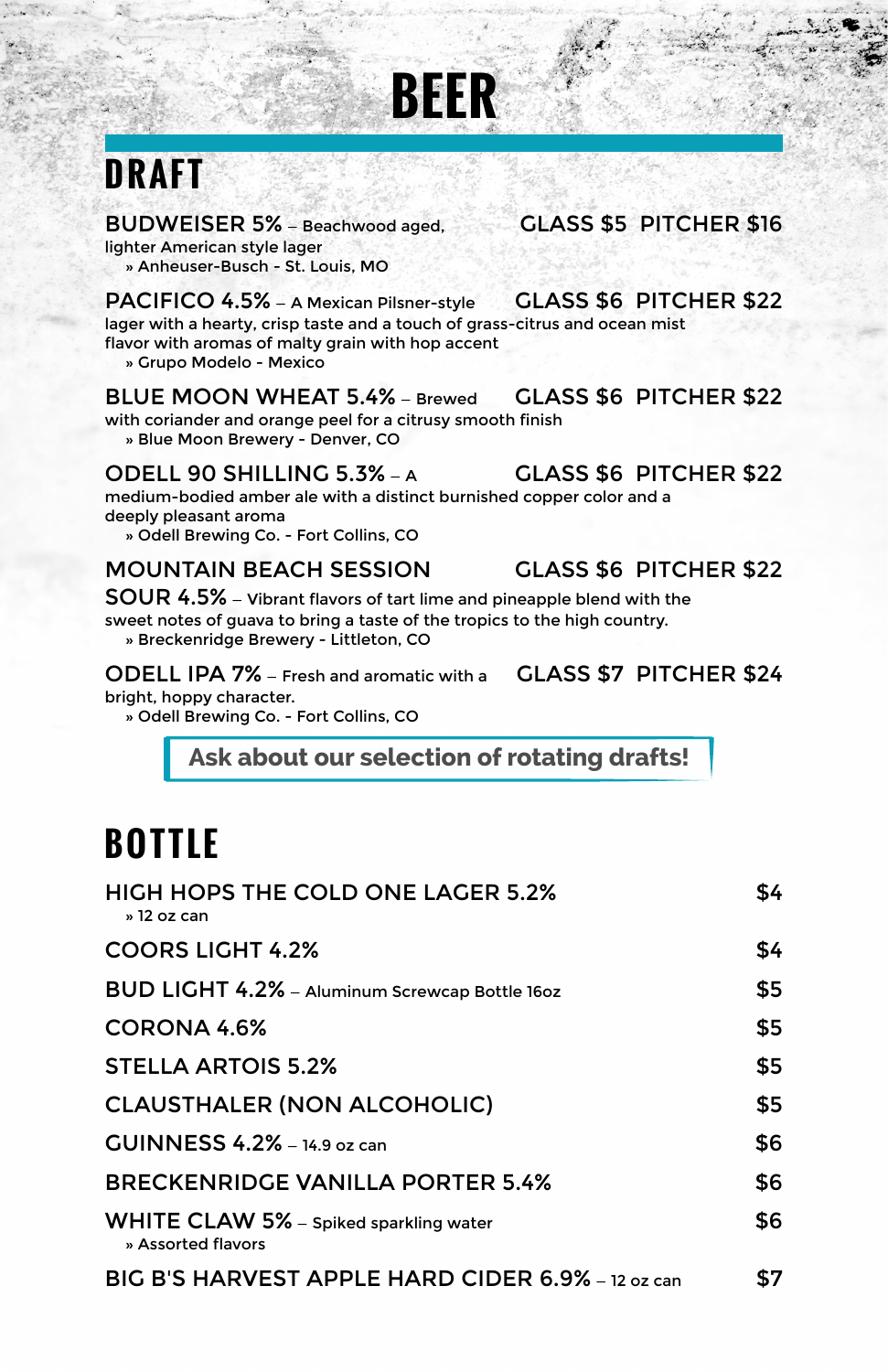# **WINTER SPECIALTY DI**

#### LIFTED BLOODY MARY \$14

ocal Aspen Lift Vodka and seasoned tomato juice topped with bacon, stuffed. olives, pepperoncini, pickle, lime, lemon and a Tajîn salted rim -

#### BIG HOSS MARGARITA

— Espolon Blanco Tequila shaken with Patron Citronge Orange Liquor and organic lime and agave nectar mix, served on the rocks with a lime —

\$13

#### SPICY PINEAPPLE MARGARITA

— Jalapeño, habañero and pineapple infused tequila, organic agave and lime juice mix, pineapple juice, spicy rim —

\$12

#### SPARKLING PINEAPPLE PUNCH

— Castillo White Rum, Malibu Coconut Rum, pineapple juice, splash of soda —

\$11

#### OLD FASHIONED

— Maker's Mark whiskey, classic recipe, garnished with an orange peel —

\$12

#### COLORADO MANHATTAN

— Woody Creek Rye Whiskey and Evan Williams Apple Liqueur, shaken together and served straight up with a cherry —

\$13

#### STRAWBERRY MARTINI

— Strawberry infused vodka, shaken cold and served up with a sugar rim —

\$13

#### SHEER BLISS

— Our version of an espresso martini! Kahlua, PInnacle Chocolate Whipped vodka, spiked cold brew coffee, served up with Frangelico whipped cream —

\$15

### **H OT DRINKS**

#### THE SMUGGLER

— Hot Chocolate with Peppermint Schnapps and whipped cream —

\$11

#### HOT APPLE PIE TODDY

— Evan Williams Apple whiskey and apple cider with hot water and lemon, served with a cinnamon stick —

\$11

#### IRISH COFFEE

— Jameson Irish Whiskey and Bailey's with coffee and whipped cream —

#### \$12

#### THE NUTTY IRISHMAN

— Kahlua, Bailey's, Frangelico and coffee served with whipped cream —

\$12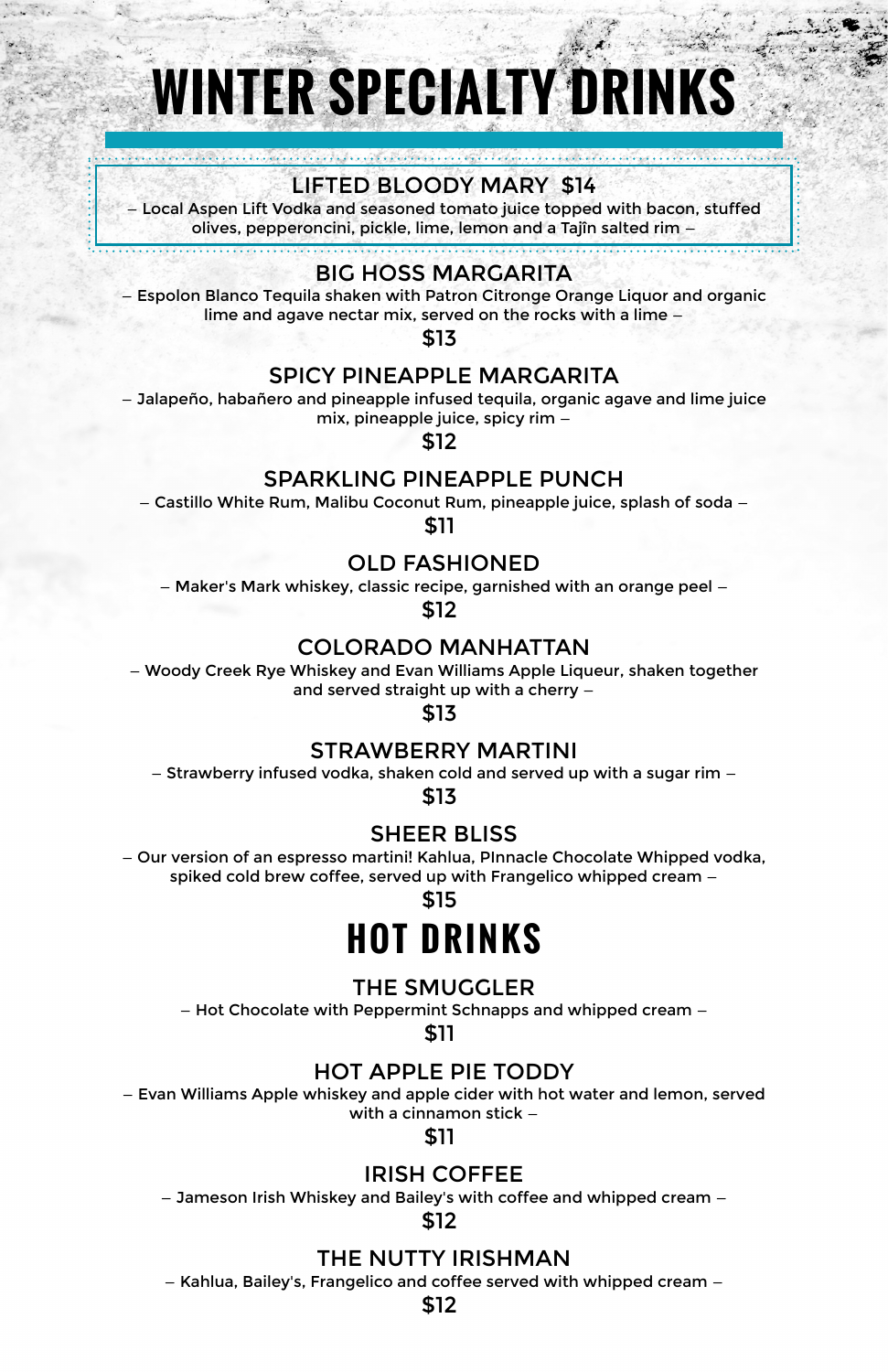## **WINE • BY THE GLASS**

### **WHITES**

#### AVA GRACE, CHARDONNAY — GLASS \$8 BOTTLE \$29

California

» Flavors of white peach, apple and lemon

#### LA FAMIGLIA, PINOT GRIGIO — GLASS \$8 BOTTLE \$29

California

» A crisp dry wine with a pleasant fruity bouquet

#### OYSTER BAY, SAUVIGNON BLANC GLASS \$9 BOTTLE \$33

— Marlborough, NZ

» Vibrant tropical and citrus fruit notes with crisp herbal highlights

## **ROSÉ**

#### CAMPUGET, COSTIERES DE GLASS \$9 BOTTLE \$33

NIMES, ROSÉ — France

» A particularly fruity taste of raspberries and strawberries, typical of the Campuget style, with good and refreshing acidity.

### **REDS**

CUPCAKE, PINOT NOIR — Central Coast GLASS \$9 BOTTLE \$33 » Elegant nuances of cranberries and cherries, light bodied

TRINITY OAKS, MERLOT — California GLASS \$8 BOTTLE \$29 » Bright red cherry and sweet plums with notes of spice, tea and vanilla

### LA LINDA, MALBEC — Argentina GLASS \$9 BOTTLE \$33

» Intense red color with violet shades, and clear aromas of cherries and spices. In the mouth, it conveys a defined fruit character, ripe tannins and a smooth texture.

#### California

» Black fruit, cherry pie, vanilla and baking spices

SNAP DRAGON, CABERNET - GLASS \$8 BOTTLE \$29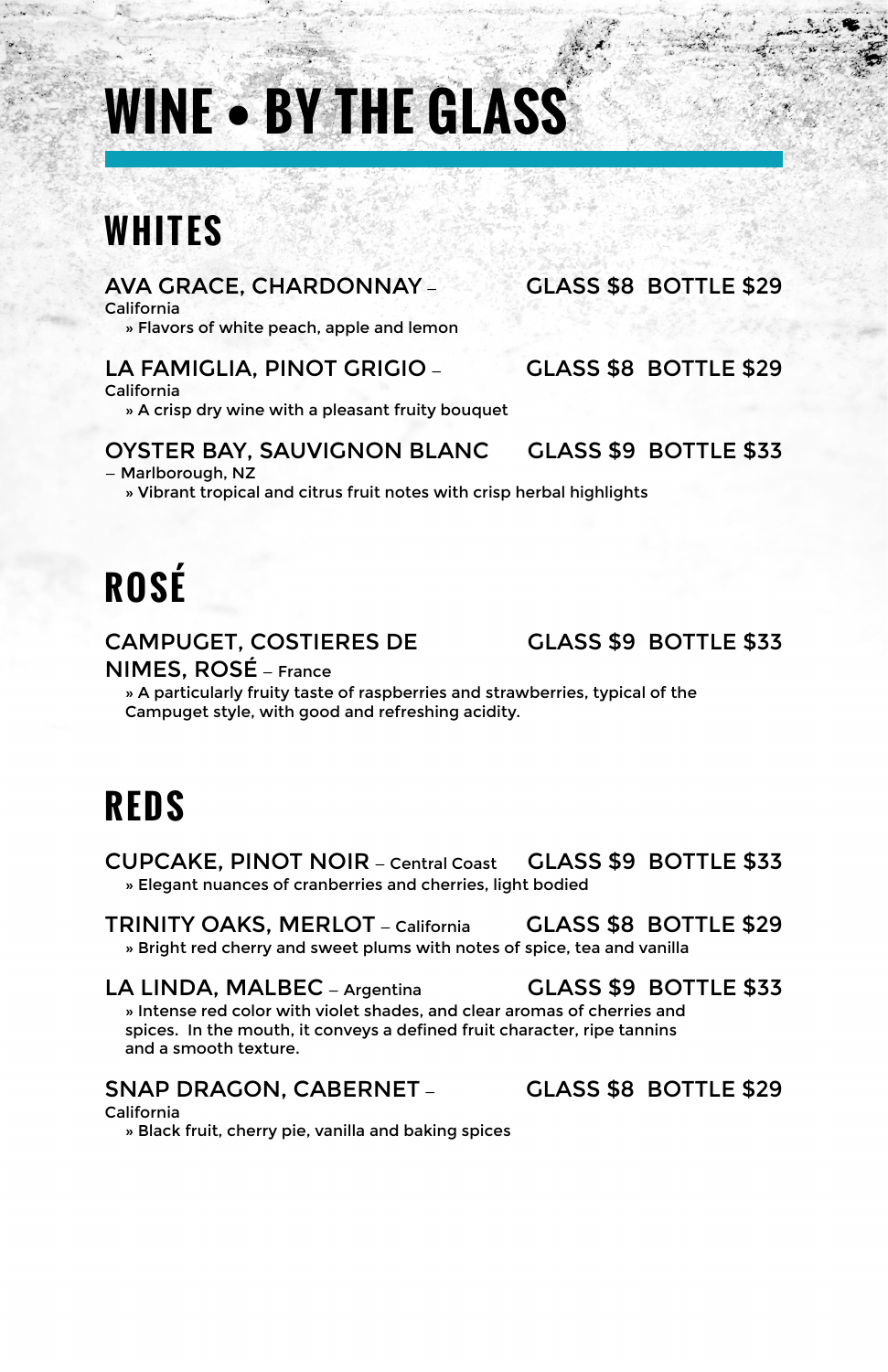# **WINE • BOTTLE ONLY**

### **WHITES**

| JOSEF DROUHIN, LAFORET, CHARDONNAY - Burgundy,<br>France                                                                                                                                              | \$41 |
|-------------------------------------------------------------------------------------------------------------------------------------------------------------------------------------------------------|------|
| » Lively bouquet of citrus aroma with flavors of honey and vanilla                                                                                                                                    |      |
| MALAT, KREMSTAL, RIESLING - Austria<br>» Fresh, crisp, fruit driven; well-balanced and very drink friendly                                                                                            | \$44 |
| FERRARI-CARANO, CHARDONNAY - Sonoma, California<br>» Rich flavors of apple, cinnamon, apricot and hazelnut with toasted oak<br>notes round out the creamy lingering finish.                           | \$45 |
|                                                                                                                                                                                                       |      |
| <b>ROSÉ</b>                                                                                                                                                                                           |      |
| <b>BERTRAND, COTE DES ROSES, ROSÉ – France</b><br>» The bouquet releases aromas of summer fruits, cassis and redcurrant.<br>Floral notes of rose along with hints of grapefruit complete the picture. | \$48 |
| <b>REDS</b>                                                                                                                                                                                           |      |
| D'ARENBERG, STUMP JUMP, SHIRAZ - Australia<br>» The palate is juicy and spicy with an abundance of red fruits that are<br>fresh and vibrant                                                           | \$31 |
| <b>MENDOZA VINEYARDS, MALBEC RESERVE - Argentina</b><br>» Spicy blackberry and dark plum aromas are balsamic and earthy, with a<br>hint of cinnamon.                                                  | \$35 |
| <b>CHARLES KRUG, PINOT NOIR - Carneros/Napa</b><br>» Hints of nutmeg and sweet oak followed by the lingering taste of plum<br>and fresh strawberries on the palate                                    | \$47 |
| <b>CABRILLO, CABERNET SAUVIGNON</b> – California<br>» Dark and dense with aromas of cassis, plum, anise, and just the right<br>amount of toasty spice and vanilla.                                    | \$51 |
| QUERCETO, CHIANTI CLASSICO RISERVA - Italy                                                                                                                                                            | \$57 |

» Full bodied with elegant tannins